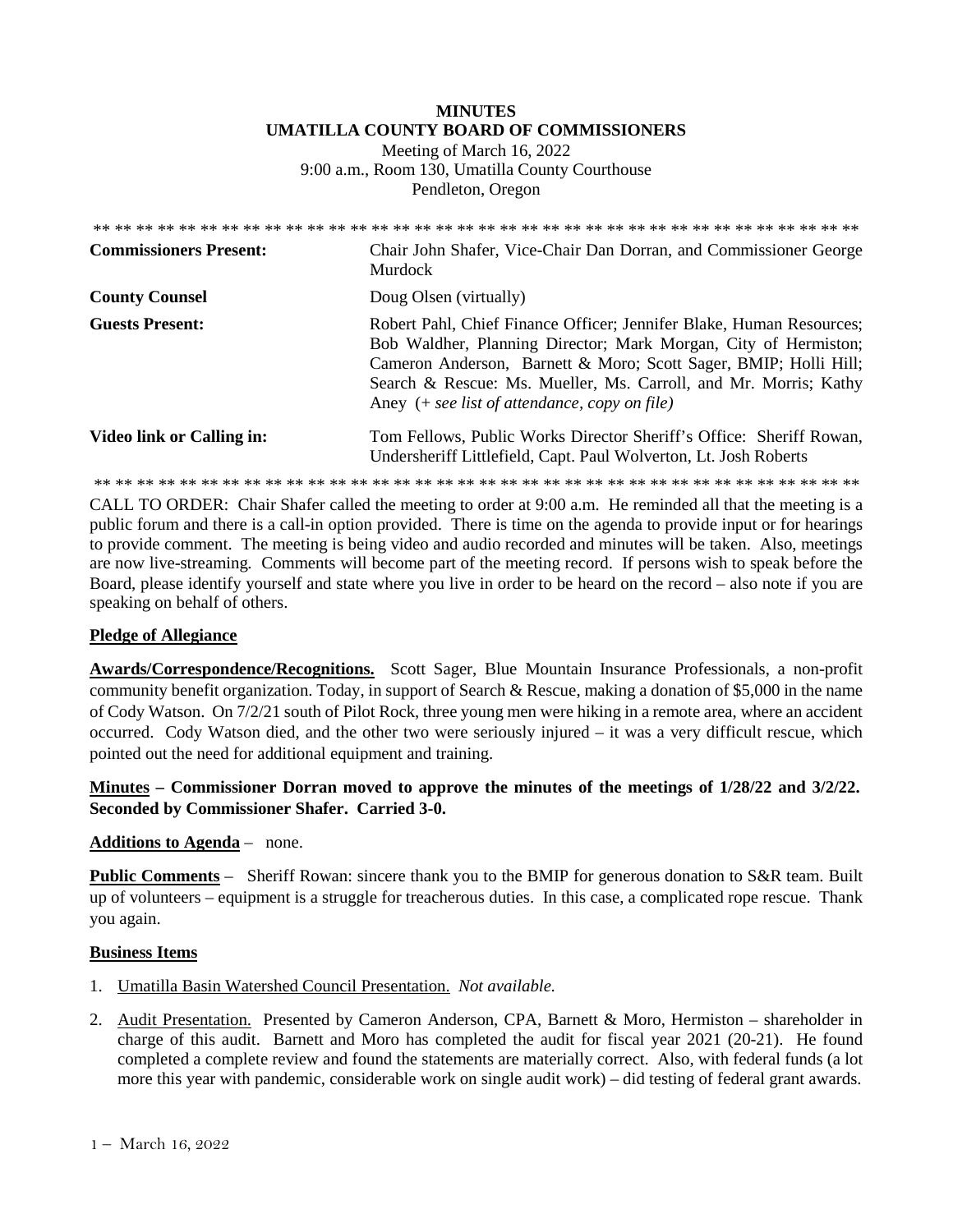No findings or negative findings – a clean audit. Thank you to Robert Pahl, Marie Simonis, and Finance office staff. Commissioner Murdock noted that although the report was not presented in great detail, he participated in exit interview earlier this morning. Chair Shafer thanked the entire Finance office for the impressive accomplishment. **Motion was made by Commissioner Dorran to accept the FY2021 audit. Seconded by Commissioner Murdock** with additional comments: it was an absolutely totally clean audit – no comments in the letter – this is a rare achievement. In particular, with all unique and different funds last year, it was a spectacular accomplishment! **Carried, 3-0.** 

- 3. Greater Hermiston Enterprise Zone Expansion. Presented by Mark Morgan, Hermiston Assistant City Manager and Zone manager since about 2012. The Zone has been in existence since the1980's with prior expansions in early 2000s and more where prime industrial land is included. The City of Hermiston is seeking to expand the Greater Hermiston Enterprise Zone to include additional property outside the city limits. Approximately 1.34 square miles is proposed to be included in the zone, which was depicted on the map (projected on monitors). Zones have changed over time. Commissioner Dorran noted the importance of the area in the future. Chair Shafer advised he has met with city as well as. **Motion was made by Commissioner Murdock to approve the GHEZ expansion as outlined and to adopt Order No. BCC2022-010. Seconded by Commissioner Dorran.** Comments: Ben Burgener, City of Stanfield, and Dave Slaght, City of Echo – Joint Managers of the Stanfield-Echo zone. They are aware of the expansion and also attended meetings. They agreed to consent and requested consideration of any future development fees to their towns as well. Mr. Slaght appreciated the process noting expansion is consideration beyond Hermiston. In future working, he requested including both cities with development and impact to their communities. Commissioner Dorran: wasn't part of these discussions, but he is aware and agreed with the comments and goal to spend funds in areas where they are generated. The Board of Commissioners has honored the statement made by Commissioner Murdock. Philosophical discussions are important from the Board and communities. In follow-up, Mr. Morgan commented on good conversations. The west end of the county is different – a lot more individual communities forming a larger one. In the impact area, this is important and will consider all communities. **Carried, 3-0.**
- 4. Umatilla River Trail Concept Plan– public hearing. Chair Shafer called the public hearing to order at 9:21 a.m. and read the opening statement regarding the land use hearing. The purpose is for adoption of the Umatilla River Trail Concept Plan. #P -131-22. He explained the process and asked for the staff report by Bob Waldher, Planning Director (for Megan Davchevski, planner, out today). This plan is to be adopted into the transportation plan. The trail plan began with the county, cities, and a National Park Service award for the initial trail concept. An implementation committee with various interests/advisors facilitated the meetings. The objective is to adopt the plan by reference into the TSP in order to meet requirements for funding. Chair Shafer asked for any conflicts of interest? None. Mr. Waldher advised the plan is posted on the website.

Chair Shafer asked for proponents.

Bill Elfering, committee chairman, 1889 E Highland Ave., Hermiston. The project has been underway for about eight years. This trail is historical, cultural, promotes good health, improves the livability of the county, improves economic opportunities (amenities factor into it). There is excitement moving forward. Thank you to the Board for funding contributions as well as thanks to the planning department for their assistance and coordination--most important. Commissioner Dorran commented that a walking path started at Umatilla, then on to Hermiston, then a lot of trail to Stanfield, and then Echo. There have been many small steps to get to complete/connect for a large trail. Chair Shafer commented it is great that many community representatives here today.

Tammy Williams, PO Box 273, Echo. Thank you to the Commissioners for work on the trail as well as the generous grant. And, thank you to Bob Waldher – super help. She spoke to balance of the county – the trail she feels will help with that. It is important to people/families – development is great, but we must remember people – health is most important. Trail is a positive thing for all. It is a place to be in nature – along the Umatilla River. This will allow access.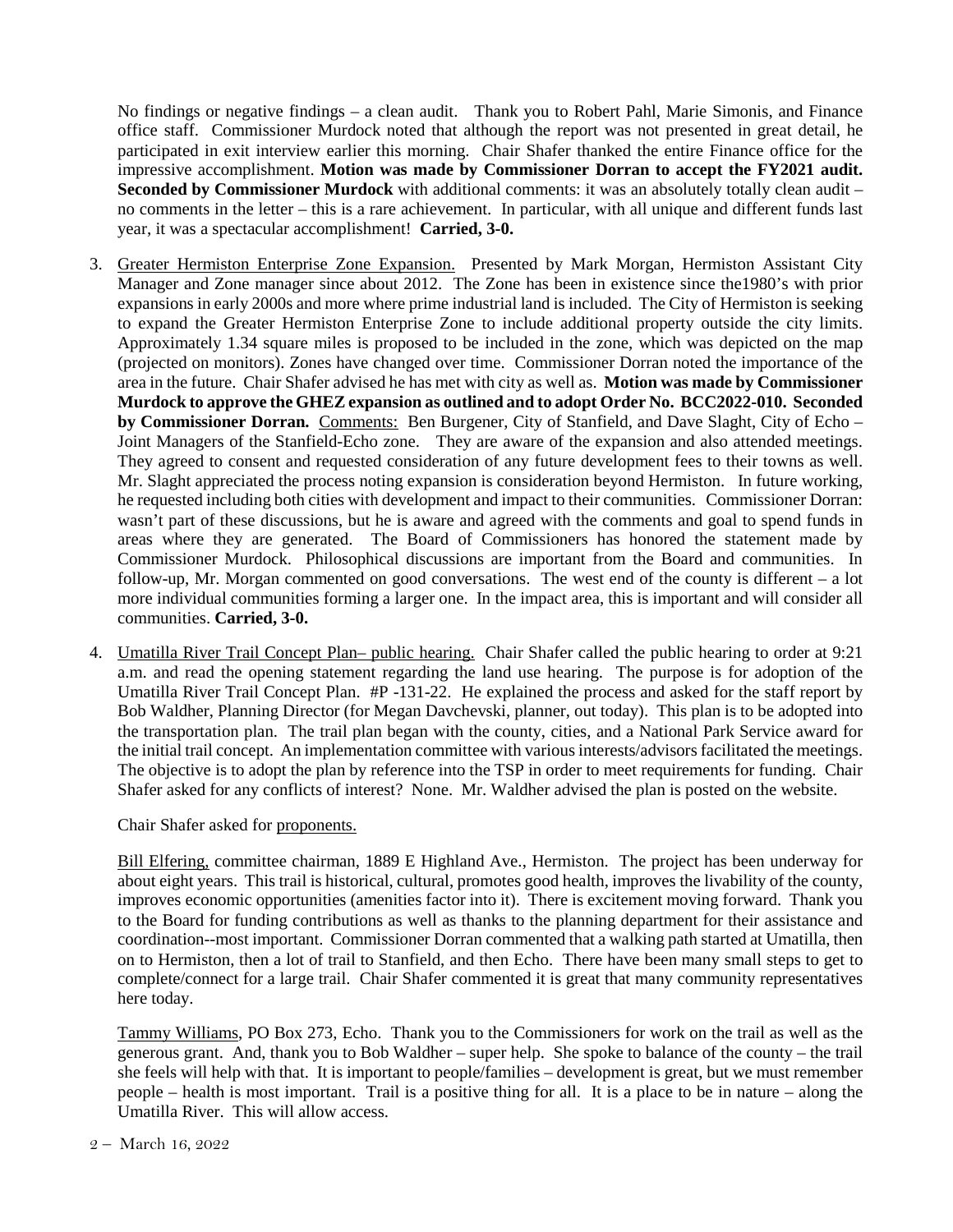Dave Slaght, City of Echo, City Administrator, 20 S Bonanza. In 2019, since he started with the city, so much has gone on, e.g. floods. He appreciated Tammy's comments. It is great to have communications and coordinating the vision. Also, thank you to the Board for grant funds, which started it all.

Mark Morgan, City of Hermiston, Assistant City Manager, 180 N  $2<sup>nd</sup>$  St. Plans provide a certainty – this will now be in transportation plan. It took eight years to get all included and move forward. Keep it going; it is a valued investment. Also thanks to county planning staff.

No public agencies were present. Mr. Waldher advised the Tribes commented and it is reflected in the Planning Commission meeting minutes.

Chair Shafer then asked for opponents. None were heard. He then asked for public agency comments? None; therefore, no rebuttal. He asked for any need for continuance or call to keep the record open? None were heard. Chair Shafer closed the public hearing at 9:39 a.m.

## **Motion was made by Commissioner Dorran to adopt Comprehensive Plan Text Amendment #P131-22 (Umatilla River Trail Concept Plan) to the County Transportation System Plan and Ordinance No. 2022-02. Seconded by Commissioner Murdock. Carried, 3-0.**

Scott Sager noted Sharon Gaines had arrived. They all came forward to complete the presentation. Introductions: Sharon Gaines, a member of BMIP and grandmother of Cody Watson, Holli Hill, mother of Cody Watson, Search & Rescue: Sherri Mueller, Carrol, and William Morris. Sharon Gaines commented about public service and its importance and hopes the donation will make a difference in the future. A photo was taken.

5. Blue Mountain Region Trail Plan– public hearing. Chair Shafer called the public hearing to order at 9:45 a.m. and read the opening statement. Same as prior trail item -- to be part of the county transportation system plan. #P132-22. He asked for any abstentions? Conflicts of interest, etc? None. Staff report was given by Mr. Waldher. Similar to the previous plan, it is a regional trail plan. Precursor to the first trail. This one only covered a small portion of the county. The county is part of the Metropolitan Planning Organization in Walla Walla, so this area includes Milton-Freewater to stateline. The plan was different since it isn't one specific trail and included various transportation modes plus a safe route to school due to its location and pedestrian crossings as well. MPO and other jurisdictions adopted this plan. Now, it needs to be part of the county's transportation system plan.

Chair Shafer asked for proponents. None. Chair Shafer then asked for public agency comments? There were none; therefore, no rebuttal. He asked for any need for continuance or call to keep the record open? None were heard. Chair Shafer closed the public hearing at 9:50 a.m.

## **Motion was made by Commissioner Dorran to adopt Comprehensive Plan Text Amendment #P131-22 (Blue Mountain Region Trails Plan) to the County Transportation System Plan and Ordinance No. 2022-03. Seconded by Commissioner Murdock. Carried, 3-0.**

6. Sheriff Request for Vehicle Leases. Undersheriff Littlefield introduced Capt. Wolverton and Lt Roberts (all on-line). Capt. Paul Wolverton presented. This is a request to proceed with the lease of eight vehicles (available now, 2021 models) through a lease with Bancorp and Emergency Responder Services, [still waiting for order placed in November]. The request includes eight Dodge Durango Police vehicles with five fully equipped with Police Package at \$84,346.06/year for four years; one vehicle at 10,542.75 for four years (less for this vehicle as they are reusing equipment from another vehicle); one fully equipped Dodge Durango for the Captain at \$17,659.54/year for four years (includes equipment and installation costs for a transport van for the jail that is already owned); and one Dodge Durango for the Detective at \$15,089.71/year for four years. Chair Shafer commented: costs are good – reusing equipment where available - great due diligence. Capt. Wolverton also noted the pending order will reduce somewhat. Sheriff Rowan: last week, he spoke with a number of other Oregon Sheriffs who told of extreme difficulties getting any Dodge products. Dodge has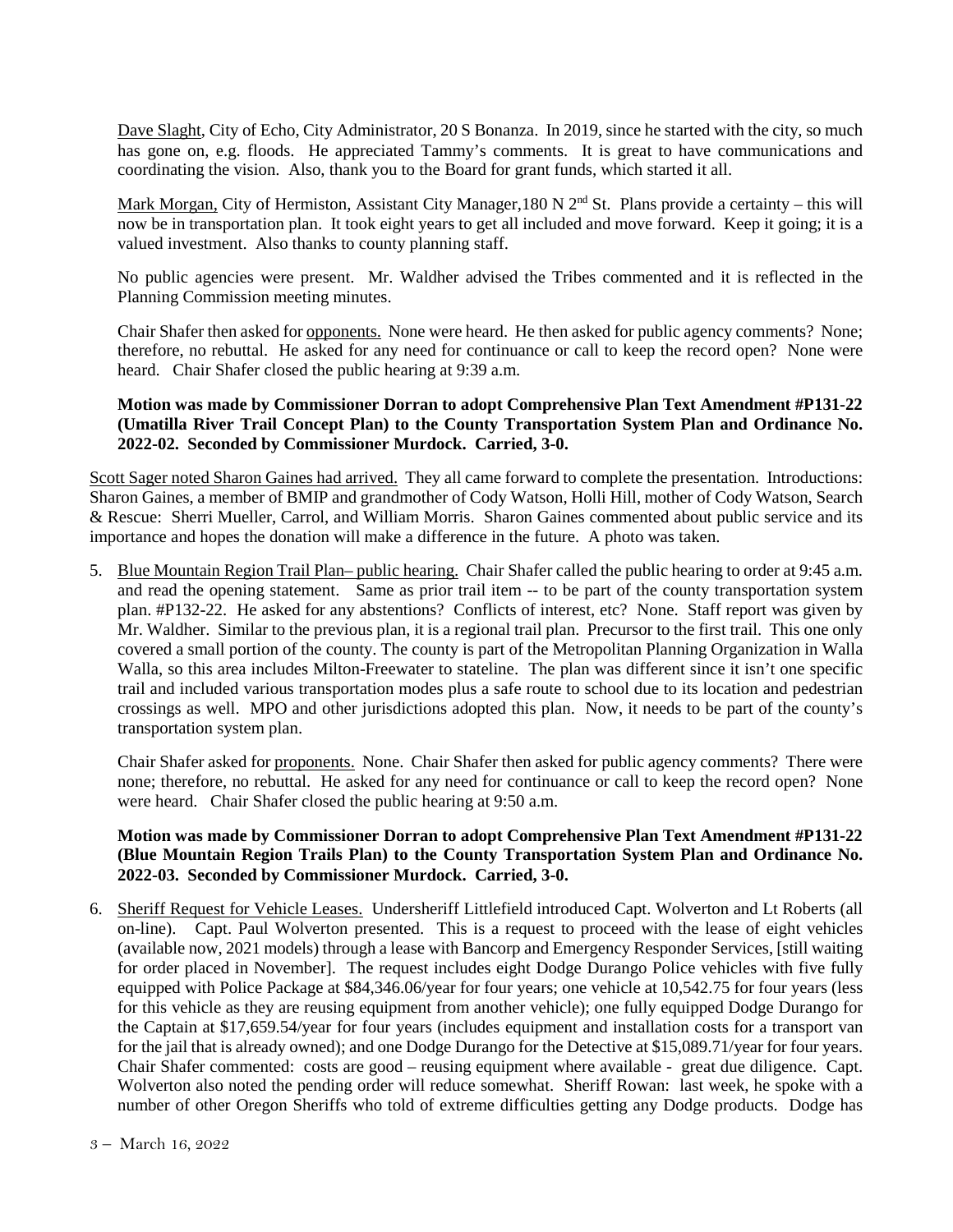cancelled many of their orders; there's a lot of uncertainty. Using current equipment to put in new vehicles is a definite cost savings. In addition, regarding the City of Pilot Rock, they could be involved with older vehicles of the county; perhaps two vehicles could be transferred out of the county fleet to open up to Pilot Rock for its use in the 8 to 10-year future. Chair Shafer asked if this action stops the prior order? Capt. Wolverton wants to keep the order in place. Today's request is patrol vehicles. In the prior order, it is for pickups, K9, and evidence – those vehicles are still needed. **Commissioner Dorran moved to approve leasing eight vehicles as described and outlined. Seconded by Commissioner Murdock.** Comments by Commissioner Dorran: a very thorough package, after questions/modifications suggested by CFO Pahl, it went back to the sheriff's office for re-working. **Carried, 3-0.** 

- 7. Community Corrections Position. Presented by Dale Primmer, Director of Community Corrections. Approval is requested to advertise and recruit a system specialist I/II position and double-fill if possible with the retirement of the employee after 23 years of service, effective 4/29/22. Any amount of training time would be very helpful. And, budget is available. **Commissioner Murdock moved to approve. Seconded by Commissioner Dorran. Carried, 3-0.**
- 8. BOPTA Summary of Actions. Presented by Doug Olsen, counsel. The Board of Property Tax Appeals held hearings on 3/9/21 with 32 appeals filed, 16 hearings were held, which resulted in adjustments to assessed values, presented for Board approval. Correct summary is included. **Commissioner Dorran moved to adopt Order No. BCC2022-016. Seconded by Commissioner Murdock. Carried, 3-0.**
- 9. AOC Federal Land Management Subcommittee. Commissioner Shafer presented. Each member county of AOC holds one position on the AOC Federal Land Management Subcommittee. The Board is requested to appoint Commissioner Dorran to the Subcommittee. **Commissioner Murdock moved to approve the appointment and sign a letter. Seconded by Commissioner Shafer. Carried 2-0.** Commissioner Dorran abstained.
- 10. Board Meeting Schedule. Mr. Olsen presented. Due to Budget Committee hearings, the second Board meeting in April will need to be rescheduled. It is proposed to reschedule that meeting to Tuesday, April 19. **Commissioner Dorran moved to approve. Seconded by Commissioner Murdock. Carried, 3-0.**
- 11. Supplemental Budgets Public Hearing. Chair Shafer opened the public hearing at 10:04 a.m. The staff report was presented by Robert Pahl, CFO. There were three supplemental budgets, Budget Orders number 2022-36, (Foreclosed Property Program) requires increases in Beginning Cash of \$300,000 and in Materials & Services of \$300,000. 2022-37 (County Fair) requires increases in Local Revenue of \$130,000 and in Materials & Services of \$130,000. 2022-41 (Assessor Technology Reserve) requires increases in Beginning Cash of \$400 and in Materials & Services of \$3,500 and a decrease in Contingency of \$3,100.

Chair Shafer asked for public comments or questions. There were none. Chair Shafer closed the public hearing at 10:07 a.m. Deliberations. None.

**In the matter approving Supplemental Budgets pursuant to ORS 294.471 for FY ending 6/30/22: Commissioner Dorran moved to adopt Budget Order No. 2022-36 (Program 3017 – Foreclosed Property). Seconded by Commissioner Murdock. Carried, 3-0.** 

**Commissioner Dorran moved to adopt Budget Order No. 2022-37 (Program 4042 – County Fair). Seconded by Commissioner Murdock. Carried, 3-0.** 

**Commissioner Dorran moved to adopt Budget Order No. 2022-41 (Program 3029 – Assessor Technology Reserve). Seconded by Commissioner Murdock. Carried, 3-0.**